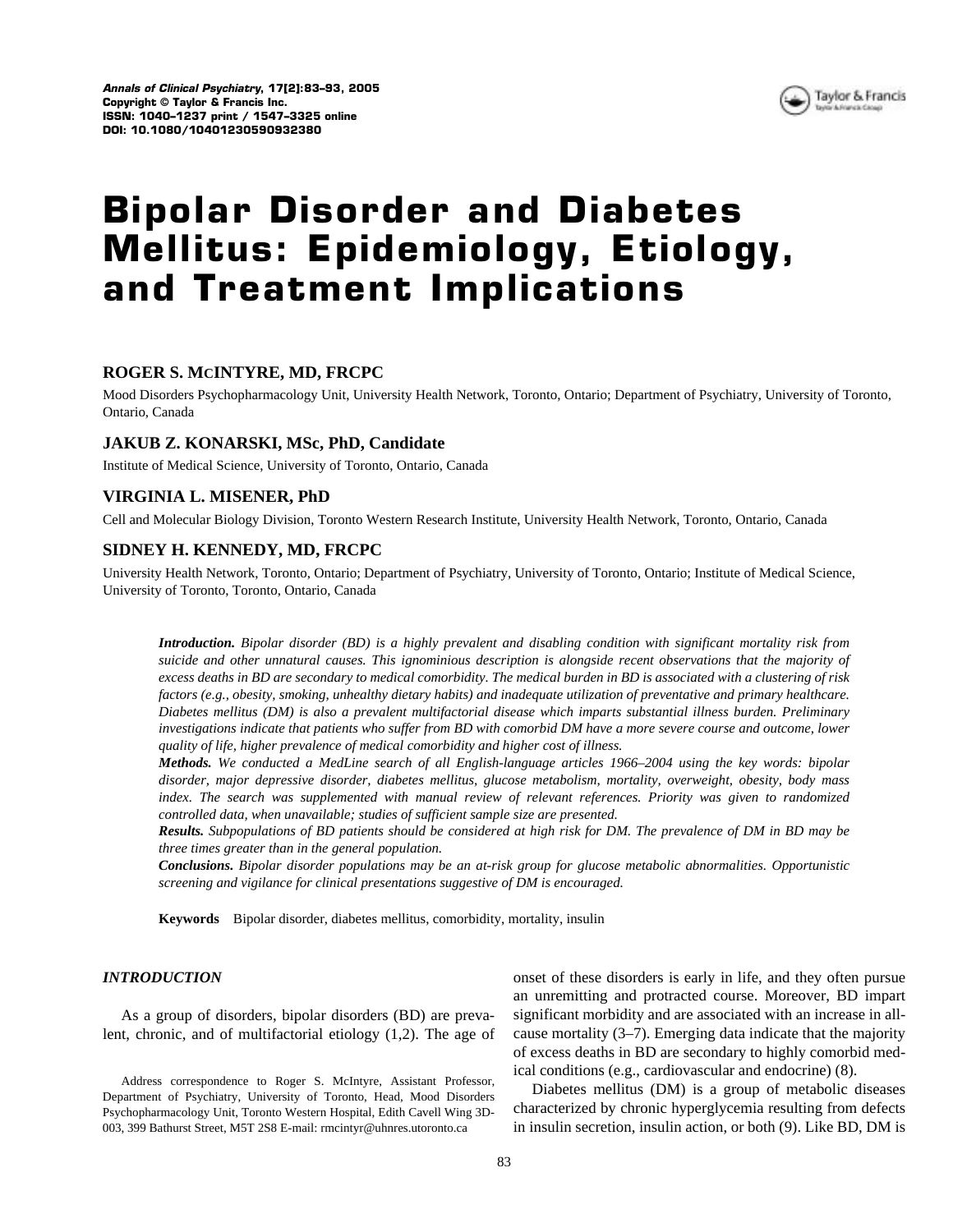prevalent; 8% of the adult population have DM, with higher rates in older populations. Several racial and ethnic groups are at particularly high risk (e.g., African Americans, Hispanics, and Asians (10)). Diabetes mellitus is associated with substantial illness-related morbidity and mortality. Persons with DM are at risk for acute life-threatening consequences such as hyperglycemia associated with ketoacidosis and nonketotic hyperosmolar syndrome. Long-term medical complications of DM include blindness, cardiovascular disease, end-stage renal disease, nontraumatic limb amputation, cognitive impairment, psychiatric disease, peripheral and autonomic neuropathy  $(9,10)$ .

The therapeutic objectives in BD are to reduce symptoms, restore function, reduce human capital costs and all-cause mortality. The standardized mortality ratio (SMR) attributable to natural causes in BD has been estimated to be up to two-fold greater than the general population (8). It is a viable and testable hypothesis that greater clinical attention to somatic health issues could reduce overall morbidity and excess deaths in BD populations (11).

The reported frequent co-occurrence of BD and DM, and recent observation of the presence of DM as an adverse prognosticator for BD patients, suggests that both of these common maladies may have overlapping pathogenesis. A vista for further research is to parse out subpopulations of BD who are comorbid with DM, and further determine if this population comprises a unique subtype of BD.

The extant scientific literature describing the cross-sectional and longitudinal epidemiological associations between BD and DM is reviewed, and a summary of putative common underlying mechanisms between these two disorders is presented. Recommendations for screening and evaluating BD patients with preexisting or high risk for DM are offered. The objective of this article is not to review the impact of psychotropic medications on glucose metabolism, which is covered elsewhere (12).

### *Epidemiology*

The available data indicate that the prevalence of glucose handling disturbances in select psychiatric populations (mood and psychotic disorders) is several-fold greater than the ageadjusted general population estimate (13,14). Original reports, which first appeared in pre-DSM and pre-psychopharmacological eras (15) chronicled higher rates (vs. general population) of abnormal glucose handling, insulin resistance, glucose intolerance and syndromal DM among psychiatric probands and among first-degree relatives (16,17). These original investigations did not permit definitive conclusions regarding the hazard rate for DM in BD due to methodological insufficiencies (e.g., non-standardization of psychiatric and DM diagnoses, the inclusion of heterogeneous samples, failure to control for relevant demography).

Results from more recent and rigorous investigations do indicate, however, that both cross-sectional and longitudinal associations exist between schizophrenia/depression and DM. Moreover, it has been suggested that schizophrenia may be an independent risk factor for DM and that insulin resistance in depression may be a salient intermediary between mood disorders and Alzheimer's disease (14,18–25).

# *Bipolar Disorder and Glucose Metabolism: Clinical Studies*

Several investigations have scrutinized the interface between BD and DM (Table 1).

Gildea et al.  $(26)$  were among the first to report on glucosehandling disturbances in manic-depressive psychoses. Patients were investigated with both intravenous and oral dextrose tolerance testing (IVDTT, ODTT). For the IVDTT, patients received 50 ml of a 50% solution of dextrose over a period of 5 minutes. In the ODTT, patients either drank or were given by a stomach tube, a 250 ml solution containing at least 50 g dextrose. Subjects weighing more than 50 kg, were given 1 g of dextrose per 1 kg of body weight. They were compared to normal subjects (n=60) who were not matched on relevant variables (e.g., sociodemographic, anthropometry, and family history). The authors noted intravenous dextrose tolerance curves that were non-significantly different than the normal control group. Five of their patients, however, did exhibit prolonged ODTT curves. Several of the patients exhibiting abnormal ODTT curves had received barbiturates the evening preceding the testing. The authors concluded that abnormal oral results could be attributable to delayed absorption of dextrose from the gastrointestinal tract and could not be accepted as prima facie evidence of an intrinsic disorder of carbohydrate metabolism.

Van der Velde and Gordon (27) conducted two separate studies. The first investigation evaluated hospitalized manicdepressive patients (n=42) and compared them to an equal number of inpatient schizophrenics, matched for age, and length of hospitalizations. Patients were evaluated at fasting, and at 30 minutes, 1, and 2 hours after drinking a 75 g of glucose drink. A glucose tolerance sum  $(GTS) > 600$  mg/100 cc was considered to be an abnormal response. It was determined that 50% (16/32) of the manic-depressive patients who were over the age of 40 showed a hyperglycemic response. By contrast, 20% (6/32) of the schizophrenic patients exhibited a hyperglycemic response.

The second study by this group investigated hospitalized manic-depressive patients (n=17), receiving a variety of psychotropic agents. Similar to the first study, 53% (9/17) of the manic-depressive patients, all over age 40, showed a hyperglycemic response. The authors concluded that the abnormal results (which exceeded population norms) were independent of the polarity of the manic-depressive episode and noted primarily in patients over the age of 40; an age cohort hitherto established at greater risk when compared to younger persons in the general population.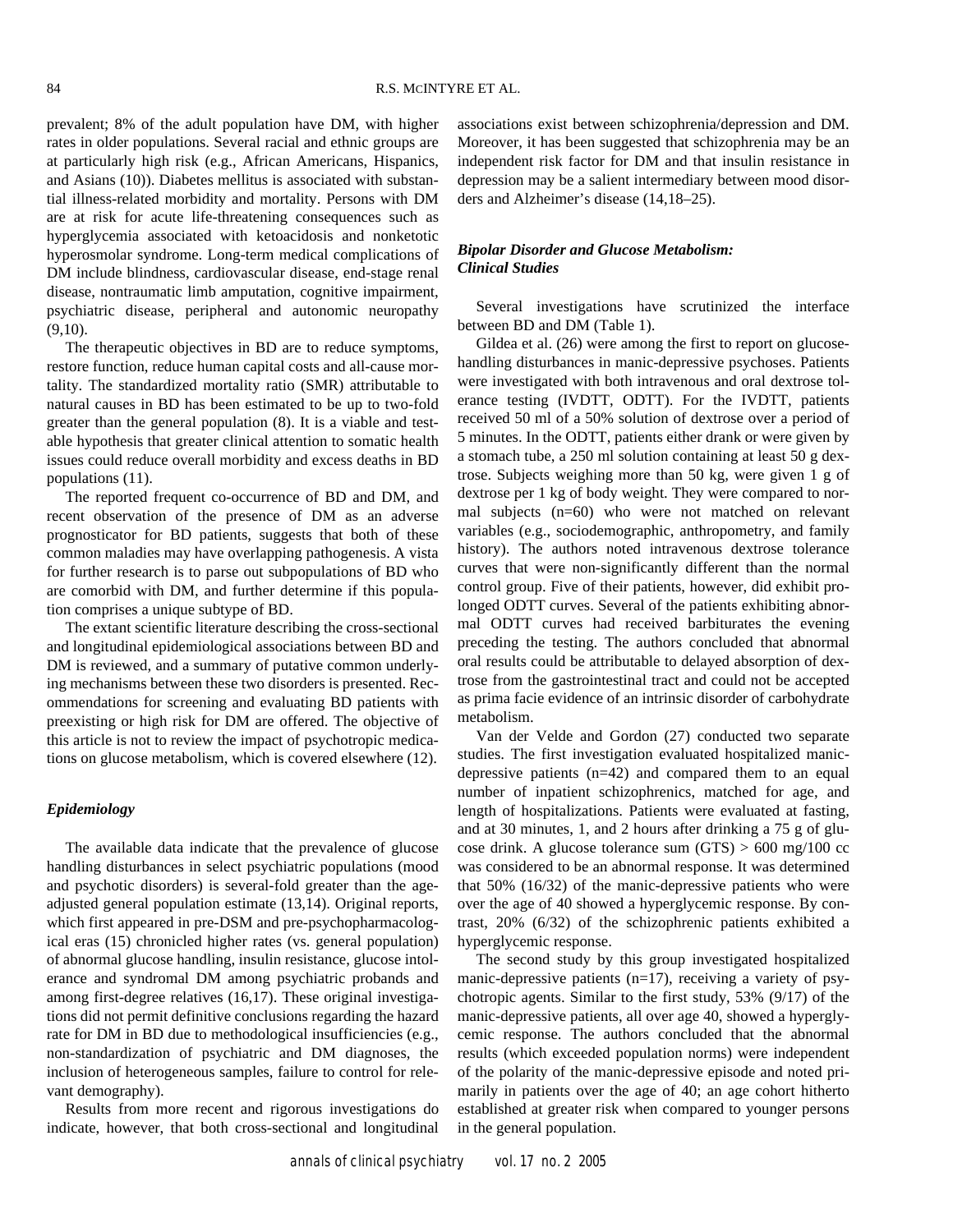| Author and year                         | Study design                                                                             | Patients                                                                                                                                                                                                                                           | Comments                                                                                                                                                                                                                                                                                                                                                                                                                                                                                                                           |
|-----------------------------------------|------------------------------------------------------------------------------------------|----------------------------------------------------------------------------------------------------------------------------------------------------------------------------------------------------------------------------------------------------|------------------------------------------------------------------------------------------------------------------------------------------------------------------------------------------------------------------------------------------------------------------------------------------------------------------------------------------------------------------------------------------------------------------------------------------------------------------------------------------------------------------------------------|
| Gildea et al., 1943<br>(26)             | Oral and intravenous<br>dextrose<br>tolerance test                                       | $N = 30$ Manic-Depressive (Pre DSM)<br>$N = 6$ manic, $N = 18$ depressed,<br>$N = 6$ agitated depression<br>Patients mostly treated<br>Age: 18-64                                                                                                  | $-0/34$ (0%) iv dextrose tolerance tests abnormal<br>- 6/30 (20%) oral dextrose tolerance "retarded decline"<br>in blood sugar<br>- "(no) evidence of an intrinsic disorder of carbohydrate<br>metabolism"                                                                                                                                                                                                                                                                                                                         |
| Van der Velde<br>et al., 1969a)<br>(27) | Oral glucose<br>tolerance test                                                           | $N = 42$ Manic-Depressives ("mostly<br>unmedicated") Age: 18 - 71<br>$N = 42$ Schizophrenic patients<br>All patients $> 40$ years old                                                                                                              | - 16/42 (38%) manic-depressive patients exhibit "hyperglycemic<br>response"<br>- 6/42 (14%) schizophrenic patients exhibit "hyperglycemic<br>response"                                                                                                                                                                                                                                                                                                                                                                             |
| Van der Velde<br>et al., 1969b)<br>(27) | Oral glucose<br>tolerance test                                                           | $N = 17$ Manic-Depressives (lithium naïve)<br>Age: $48 - 86$                                                                                                                                                                                       | - 9/17 (53%) manic-depressive patients exhibited a "hyperglycemic<br>response"                                                                                                                                                                                                                                                                                                                                                                                                                                                     |
| Lilliker, 1980a)<br>(28)                | Retrospective chart<br>review                                                            | $N = 203$ Manic depressives (DSM-II) DM<br>defined as patients who were given a<br>clinical diagnosis based on fasting blood<br>sugar or substantiated medical history<br>Patients mostly treated                                                  | - $20/203$ (10%) were diagnosed with DM<br>- 4/79 males, 16/124 females (13%)<br>- Patients older than 45 years old, prevalence of DM 18% women,<br>6% men<br>- Patients older than 65 years, prevalence of DM 23% and 16%,<br>for women and men respectively                                                                                                                                                                                                                                                                      |
| Lilliker, 1980b)<br>(28)                | Retrospective chart<br>review                                                            | N=4508 total number of individuals<br>discharged between 1973-78 with<br>diabetic diet recorded in dietary record<br>Patients mostly treated<br>Age: 18-79                                                                                         | - 16/129 (12.4%) manic-depressive on diabetic diet<br>- 38/1134 (3.3%) schizophrenic<br>$-121/4379(2.8%)$ overall                                                                                                                                                                                                                                                                                                                                                                                                                  |
| Lustman et al.,<br>1986 (29)            | Cross-sectional<br>evaluation                                                            | N=114 diabetic patients random<br>recuitment evaluated with NIMH DIS<br>(DSM-III) Mean Age $-40 +/- 15.1$                                                                                                                                          | - 81/114 (71%) had a lifetime history of one criteria-defined<br>psychiatric illness<br>- 3/114 (3%) diagnosed with manic-depression<br>- 37/114 (33%) diagnosed with depression<br>- significant difference in glycated hemoglobin was observed<br>in patients with a recent psychiatric illness (10.8%) to those never<br>psychiatrically ill (9.6%)<br>- psychiatric patients reported more symptoms of poor metabolic<br>control and more distress associated with the symptoms than did<br>patients never psychiatrically ill |
| Cassidy et al.,<br>1999 (30)            | Retrospective chart<br>review                                                            | $N=345$ BD patients<br>(DSM-III-R) DM diagnosis based on<br>clinical analysis of blood glucose.<br>Patients mostly treated<br>Age: 20-74                                                                                                           | - 36/357 (10%) diagnosed with DM<br>- Total number of psychiatric hospitalizations significantly<br>greater in diabetic group than in the age-matched comparison<br>(non-diabetic BD patients)                                                                                                                                                                                                                                                                                                                                     |
| Newcomer<br>et al., 1999 (31)           | Oral glucose<br>tolerance test:<br>15-, 45-, 75- min<br>post ingestion<br>blood sampling | Schizophrenia N=10, BD N=10,<br>Healthy controls $N=11$ (DSM-III-R)<br>Patients mostly treated<br>Age: $35.1+/10.2$                                                                                                                                | - Study designed to assess glucose-induced changes in memory<br>performance<br>- Plasma glucose higher in schizophrenia than BD and normal<br>control<br>- Higher insulin levels in both SZ and BD than normal controls                                                                                                                                                                                                                                                                                                            |
| Regenold et al.,<br>2002 (34)           | Retrospective chart<br>review                                                            | N=243 BD (DSM-IV) DM defined based<br>on clinical diagnosis in chart, OR the<br>prescription of insulin or oral<br>hypoglycemics (upon discharge)<br>Comparison with four other diagnostic<br>groups<br>Patients mostly treated<br>$Age = 50 - 74$ | - Rates of type II DM among the five groups were: schizoaffective<br>10/20 (50%), BD-I 14/53 (26%), major depression 12/65 (18%),<br>dementia 6/34 (18%). Schizophrenia 9/71 (13%)<br>- Diabetic patients had higher BMI, but not a significantly higher<br>use of psychotropic medication<br>- Compared to national norms, DM rates were significantly elevated<br>in BD-I, and schizoaffective patients                                                                                                                          |
| Ruzickova et al.,<br>2003 (35)          | Retrospective<br>analysis of the<br>Maritime Bipolar<br>Registry                         | BD-I N=151 BD-II N=65 BD NOS N=6<br>(DSM-IV) DM ascertained based on<br>previous diagnosis and evidence of<br>treatment<br>Patients mostly treated<br>$Age = 15-72$                                                                                | $-26/222(12%)$ had DM<br>- BD with comorbid DM were older $(53 +/- 9 \text{ vs. } 43 +/- 12)$ ,<br>chronically ill, rapid cycling, lower GAF score<br>- BD with comorbid DM higher long-term disability, higher BMI<br>$(34 +/- 6 \text{ vs. } 29 +/- 6)$ , higher rate of hypertension                                                                                                                                                                                                                                            |
| Kessing et al.,<br>2004 (36)            | Retrospective<br>Danish national<br>registry                                             | BD n=6683 Major Depressive Disorder<br>$n=29,065$ Osteoarthritis $n=108,525$                                                                                                                                                                       | - Risk of readmission for DM not increased in patients with<br>depression or mania/BD compared to osteoarthritis                                                                                                                                                                                                                                                                                                                                                                                                                   |

**Table 1** Clinical Investigations of Bipolar Disorder—Diabetes Mellitus Comorbidity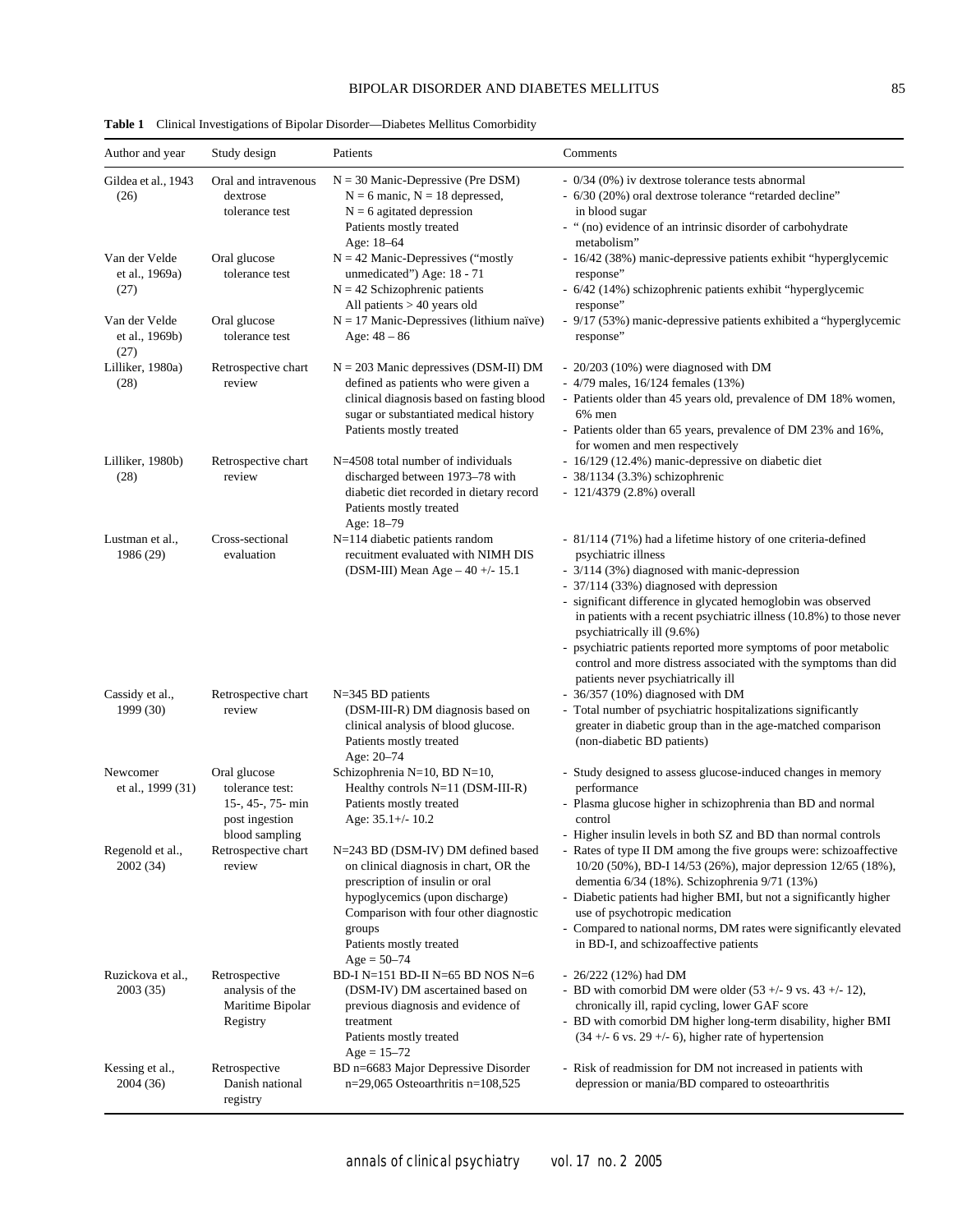Lilliker (28) conducted a chart review to evaluate the crosssectional prevalence of DM in manic-depressives, and compare prevalence rates to other psychiatric populations. This was a heterogenous population of bipolar patients, and included the following DSM-II diagnoses: manic-depressive illness, manic type; manic-depressive illness, depressed type: manic-depressive illness, circular type; manic-depressive illness, circular type, manic; and manic-depressive illness, circular type, depressed. A total of 203 cases of manic depression were found, and from this, 20 cases were identified with comorbid DM. The age range of the group was 28–77 with a mean age of 58 years. The reported prevalence of DM (9.9%) was significantly higher than the prevalence rate extracted from the 1960–62 National Health Survey (overall estimate 2%).

In a second study from the same group, hospital dietary records were harvested and cross-referenced to co-occurring psychiatric disorders. It was determined that 12.4% (16/129) of patients with manic-depressive illness were on a diabetic diet. This was a significantly greater proportion than was found among patients with other psychiatric disorders [e.g., schizophrenia (3.3%; 38/1134), mental retardation (2.3%; 10/423)], or among the total number of individuals discharged from their hospital between 1973–78 (2.8%; 121/4379).

Lustman et al. (29) used the Diagnostic Interview Schedule (DIS) and DSM-III criteria to establish the lifetime prevalence of psychiatric diagnoses in patients undergoing annual DM evaluation. The subjects were evenly divided between type I and II DM. A history of at least one psychiatric disorder was identified in 81/114 (71%) patients undergoing evaluations. The diagnosis of major depressive episode (33%) and generalized anxiety disorder (41%) were the most commonly assigned diagnoses. Three of the subjects (2.6%) had a mania diagnosis, while one (0.9%) had a diagnosis of schizophrenia. Although the number of subjects in this study is small, the prevalence of BD in this sample is higher than general population estimates.

Cassidy et al. (30) evaluated hospitalized DSM-IIIR-defined BD (manic or mixed subtype; n=345) for a comorbid diagnosis of DM. The age range was 20–74, with a mean age of 40.6. The frequency of DM in this study group was determined and compared with the expected frequency calculated as a weighted average based on sex and age from national norms. The authors also reported variables characterizing the course and severity of psychiatric illness in BD subjects with DM, compared to a group of non-diabetic, age-matched subjects. The frequency of DM in BD was 9.9% versus 3.5% in the comparison study group ( $p<0.001$ ). The age of first psychiatric hospitalization in the diabetic group did not differ from the matched group, however, the total number of hospitalizations in the diabetic group was significantly greater. The age of onset and duration of illness were not significantly different.

Newcomer et al. (31) evaluated the effects of circulating glucose levels on memory performance in DSM-IIIR-defined schizophrenia and two comparison groups; healthy controls, and subjects with BD. All subjects were tested after double-blind assignment with either 50 g anhydrous dextrose, plus 4 mg

sodium saccharin, or with 23.7 mg saccharin alone, followed by cognitive testing on a complex battery. Subjects had baseline, 15-, 45-, and 75-minute post-injection blood sampling and cognitive testing. Subjects were matched for age, sex and body mass index (BMI). Within the BD group, six of the ten patients were receiving lithium carbonate (mean dose: 1450.0 +/− 350.7 mg per day), three were receiving carbamazepine, and two received SSRIs. Another six of ten patients with BD were receiving conventional antipsychotics.

A significant two-way interaction between diagnostic group and plasma sample time was detected for plasma glucose concentration ( $p=0.04$ ), with a similar trend for insulin ( $p=0.06$ ). Plasma glucose values were higher in the schizophrenics, as compared with the BD and normal subjects (p=0.04 and 0.001, respectively). Plasma insulin values also varied across the diagnostic groups, at the  $75$ -min sampling time only ( $p=0.01$ ), as a result of higher insulin values in subjects with BD and schizophrenia when compared with normal subjects  $(p=0.006$ and 0.01, respectively). Plasma cortisol levels were also evaluated; there were no glucose-induced effects on plasma cortisol. Notably, cognitive performance, as measured by paragraph recall, was increased during the hyperglycemic treatment relative to the saccharin condition in patients with schizophrenia ( $p =$ 0.009) but this was not the case in patients with BD ( $p = 0.75$ ) or in normal control subjects ( $p = 0.85$ ).

Regenold et al. (32) tested the hypothesis that an increased polyol pathway flux was operative in patients with unipolar and bipolar mood disorders. Increased flux through the sorbitol or polyol pathway may be salient in the pathogenesis of diabetic neuropathy (33). Through the polyol pathway, glucose is converted to sorbitol by the enzyme aldose reductase using NADPH as a cofactor. The activity of this pathway is influenced by myriad variables, notably hyperglycemia, which increases the flux of glucose through this pathway. Patients  $(n=5$  BD-I,  $n=5$  BD-II,  $n=10$  MDD) were compared to an age-, race-, and sex-matched control group (n=10). Cerebrospinal fluid (CSF) was obtained through lumbar puncture and analyzed for sorbitol concentration. Data from BD-I and BD-II was combined into a single group. The mean (+/− SD) sorbitol concentration was BD (22.9 +/− 4.6 umoles/L) > MDD (19.0 +/−  $umoles/L$ ) > normal controls (15.6 +/-1.9 umoles/L). One-way ANOVA of mean CSF concentrations showed a significant difference among the three diagnostic groups (p=0.0002). The polyol pathway is in delicate interplay with monoaminergic functioning, and as such, may be of relevance to the pathophysiology of mood disorders.

Regenold et al. (34) further aimed to clarify the intrinsic relationship between abnormal glucose metabolism and several psychiatric disorders, with a cross-sectional review. Controlling for demography, anthropometric and treatment variables, the authors reported that the prevalence of type II DM in schizoaffective disorder (50%) and BD-I (26%), were higher than national norms (p<0.05). Psychiatric diagnoses and BMI, and not psychotropic medication, were significant and independent predictors of DM diagnosis.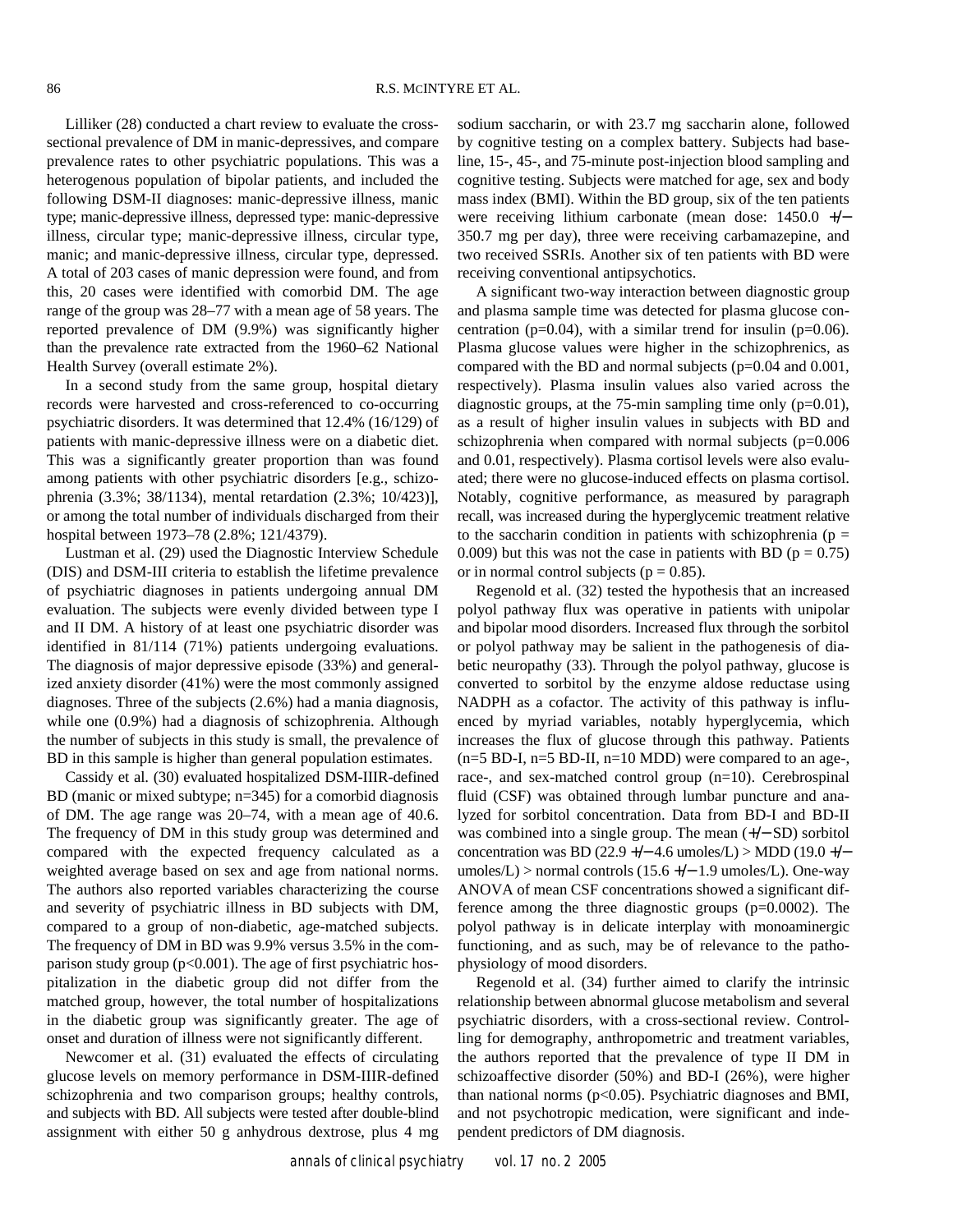Ruzickova et al. (35) compared clinical data of 26 diabetic DSM-IV-defined BD and 196 non-diabetic subjects from a bipolar registry. Subjects were aged 15–82 years with a psychiatric diagnosis of BD-I ( $n=151$ ), BD-II ( $n=65$ ), and BD not otherwise specified (NOS) (n=6). The prevalence of DM in their sample was 11.7%. The two groups were similar in respect to the sex distribution, but probands with DM were significantly older (mean age =  $52.5 +/- 9.6$ ) than subjects without DM (mean age 42.8 +/− 12.3). When compared with non-diabetic subjects, subjects with comorbid DM had a more chronic course ( $p=0.006$ ), more rapid cycling ( $p=0.02$ ), and lower scores on the Global Assessment of Function scale (p=0.01). In addition, 81% of individuals with comorbid DM were on longterm disability, compared to 30% of probands without DM (p<0.01). Subjects with comorbid DM had a higher mean BMI and prevalence of hypertension. Consistent with the finding of Regenold et al. (34), a stepwise logistic regression analysis identified age and BMI, but not psychotropic medications, as independent variables associated with a diagnosis of DM.

Kessing et al. (36) employed survival analysis to compare the risk of DM for patients hospitalized for depression  $(n=29,035)$  or BD  $(n=6,683)$  to a group of patients  $(n=108,525)$ with a diagnosis of osteoarthritis in a nationwide Danish registry. Previously, this group had identified an increased risk of developing dementia or Parkinson's disease in patients with depression or mania, compared to patients with osteoarthritis (37,38). Overall the risk of readmission for DM was not increased for patients who were previously admitted for depression or BD compared to patients with osteoarthritis. Based on these findings, the authors suggest that the risk of DM in depressive or BD patients is not greater than that in patients with other chronic medical illness. We note, however, that methodologically relying on hospital readmission as a proxy for DM may have underestimated the prevalence of DM conditions. Moreover, the use of osteoarthritics as a control group in this investigation may not have been ideal, as the biological association between osteoarthritis and insulin resistance has not been carefully parsed out  $(39-41)$ .

Taken together, available investigations scrutinizing the interface between BD and glucose metabolism provide results which suggest that subpopulations of BD patients may manifest clinical (or sub-clinical) glucose handling disturbances. Moreover, the comorbid presence of DM may be an adverse prognosticator for individuals with BD. Definite conclusions however, await results from more rigorous and standardized studies in the area.

# *Bipolar Disorder and Glucose Metabolism: Etiology and Pathophysiology*

Diabetes mellitus type II is multifactorial in etiology, with a substantial genetic component. Multiple explanations for the increased comorbidity between BD and DM may be operative (Figure 1).



Adapted from Keck et al. (12)

Figure 1 Bipolar disorder and diabetes mellitus: Comorbidity or subphenotype?

The symptomatic structure of BD is predominantly depressive symptoms of varying severity. Atypical depressive symptoms (e.g., fatigue, hyperphagia) could possibly mediate sedentary inactive lifestyle and excess carbohydrate ingestion in BD. It has been previously reported that being overweight and the categorical prevalence of obesity in addition to abnormal eating patterns (e.g., bulimia nervosa, binge eating disorder) — all identified risk factors for DM, are more prevalent in BD than in the general population. Fat-patterning studies indicate that a greater proportion of adiposity in BD subjects is viscerally distributed (42,43).

Disturbances in circadian rhythms are an antecedent, prodrome and component of bipolar episodes. Abnormalities in the functioning of the suprachiasmatic nucleus (SCN) of the hypothalamus may presage sleep-wake cycle disturbances in BD and concurrent glucose homeostatic dysregulation (44,45). The SCN is a major coordinator of internal circadian organization and is itself synchronized with the day:night cycle by direct neural input from specialized retinal photoreceptors (46,47). The SCN may be relevant to comorbid disturbances in both the sleep-wake cycle and glucose handling (44) in bipolar populations. For example, preclinical studies have demonstrated that electrical stimulation of the SCN is associated with hyperglycemia, increases in liver glycogen phosphorylase activity, and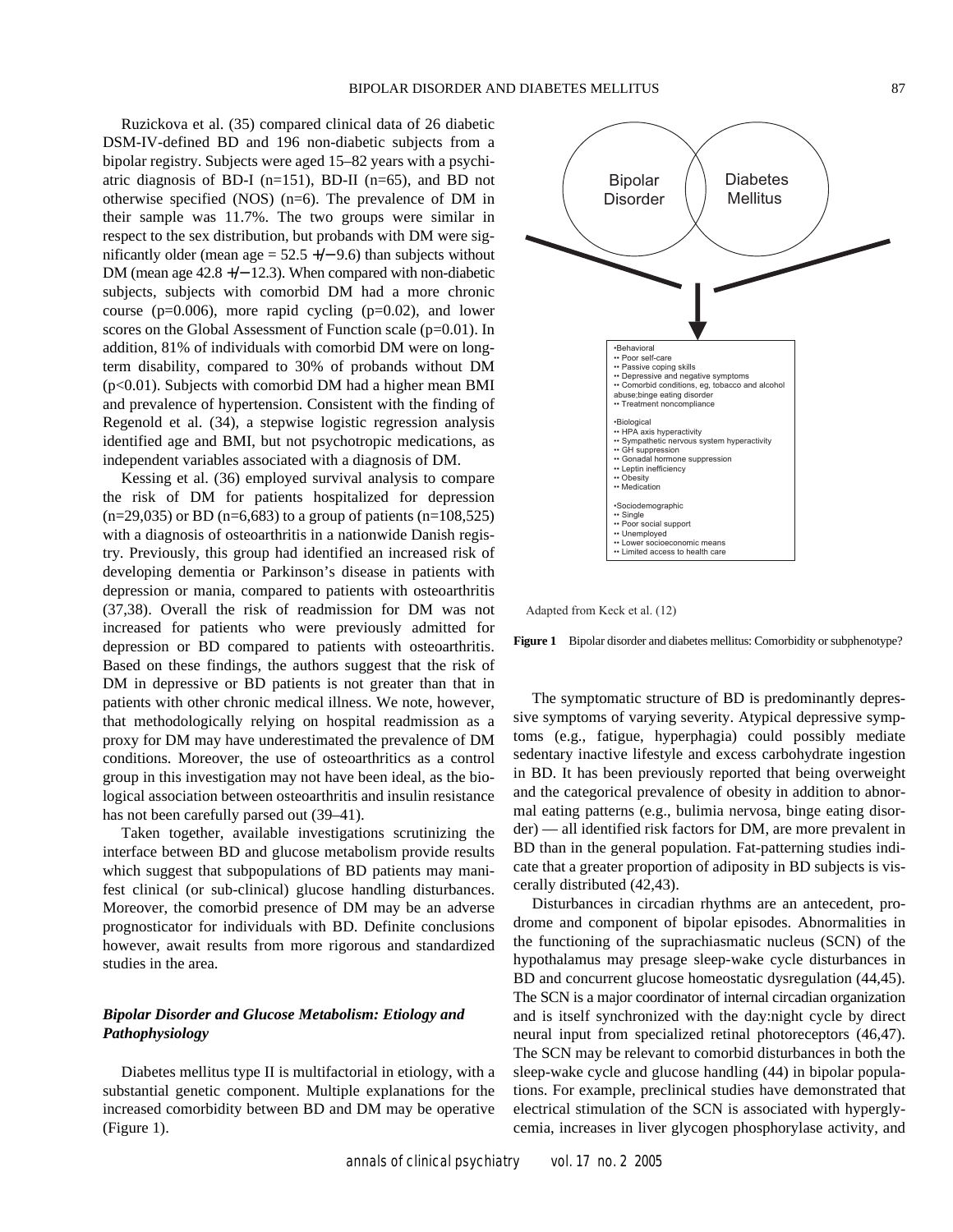decrease in liver glycogen content (48). It is further noted that SCN-lesioned rats exhibit higher plasma insulin levels than sham-operated rats (44).

High rates of micro and macrovascular disease are recognized in subjects with DM (49,50). White matter lesions, detectable as hyperintensities in T2-weighted magnetic resonance imaging (MRI) scans, are considered to be an indicator of cerebrovascular complications in DM (51,52). It is noteworthy that a number of studies have also found white matter hyperintensities to be associated with BD (53–55), though it is not yet established whether these lesions presage psychopathology.

A large body of evidence from epidemiological, case control and cohort studies documents an unequivocal causal link between cigarette smoking and health risks. Individuals with BD have significantly higher rates of smoking than the general population (56). Individuals with DM have a heightened risk of morbidity and premature death associated with the development of microvascular complications among smokers. Smoking is also related to the premature development of microvascular complications of DM and may have a role in the development of type II DM.

The current and lifetime prevalence of alcohol and substance abuse and dependence in BD populations is higher than in the general population. Pancreatitis from alcohol and/or other toxins can result in disturbances of the exocrine pancreas contributing to DM risk. Persons with BD frequently receive multiple pharmacological treatments that are associated with clinically significant weight gain and disruption of the glucose homeostatic system. (See Keck et al.  $(12)$  for a comprehensive review.)

Psychological stress is accompanied by release of counterregulatory hormones (i.e., glucocorticoids, growth hormone, catecholamines, glucagon) which raise blood levels of glucose through lipolysis, proteolysis, gluconeogenesis, and glycogenolysis (10). It has been suggested that persistent stress (allostatic load) may eventually lead to increased insulin resistance as a consequence of increased release of these counterregulatory hormones (10). Hitherto, the operating characteristics of stress response systems have largely been scrutinized in cohorts with major depression, with a paucity of data in BD. Notwithstanding, similar aberrant stress responses have been noted in various phases of BD, on the basis of pharmacological tests of hypothalamic-pituitaryadrenal axis reactivity (57–59).

Immune system activation—particularly inflammatory cytokine activity—has been implicated as an underlying factor in depression. Inflammatory cytokines (IL-1, IL-6 and TNF- $\alpha$ ) mediate a syndrome of "sickness behavior," the features of which (e.g., appetite and sleep disturbances, fatigue) resemble symptoms typically seen in depression (60). Consistent with this, a number of studies have detected increased inflammatory cytokine production in patients with major depression (61). Though these cytokines have not been extensively studied in BD, other indicators of inflammatory activity, such as increased levels of C-reactive protein (62), IL-1 receptor antagonist (63), soluble IL-6 receptor (64), and evidence of T-lymphocyte activation (64–67) have been detected in BD patients. In recent years, it has become apparent that inflammatory cytokines likely play a pathogenic role in type II DM, both by promoting insulin resistance and by contributing to the destruction of pancreatic β cells (68–71). Considerable evidence implicates adipose tissue as a major source of diabetogenic cytokines (68,72,73), and age-related increases in cytokine production by monocytes and macrophages might also play a role (74–76). The possibility of inflammatory cytokine activity as a link between DM and BD remains to be investigated.

Decreased glucose utilization in the brain has been associated with depressive disorders (10,77). Glucose utilization, which can be quantified using positron emission tomography (PET) (77), is dependent on transporter-mediated glucose uptake. Several isoforms of facilitative glucose transporters have been identified, at least four of which can be found in the brain. The expression of these transporters may be regulated, to varying extents, by glucose and/or insulin (78–80). There is evidence that deficient functioning of insulin-sensitive glucose transporters may be a cause of insulin resistance in type II DM (81–83). Thus, abnormal structure and/or function of glucose transporters is an unstudied possible disturbance in mood disorder populations with DM.

Abnormalities in intracellular signaling are hypothesized to be relevant to BD pathophysiology. Glycogen synthase kinase-3 (GSK-3) is a protein kinase highly involved in a broad range of biological processes (e.g., cell growth, gene transcription). Insulin inhibits a GSK-3-mediated signaling pathway that modulates the stimulation of glycogen and protein synthesis. In addition, GSK-3 phosphorylates and regulates the functions of many other metabolic signaling and structural proteins (see Gould et al. (84) and Cohrn et al. (85) for comprehensive reviews). GSK-3 inhibitors are under development for the treatment of neurodegenerative diseases, stroke, cancer, chronic inflammatory diseases, type II DM and BD. Lithium and valproic acid appear to be inhibitors of GSK-3, suggesting that GSK-3 dysregulation may be relevant to the pathophysiology of both BD and DM (85,86).

Abnormalities in phospholipid metabolism and impaired fatty acid-related signal transduction processes have been described in both mood disorders and DM (for review, see Horrobin and Bennett (87)). Interestingly, psychotropic agents, such as lithium and certain anticonvulsants, have been reported to modulate brain phospholipid metabolism (88). Characterizing the interface between BD and DM may be usefully informed by elucidating the pathophysiological relevance of phospholipid and fatty acid metabolism in both disorders.

The etiologies of BD and DM each include a substantial genetic component. While rare monogenic forms may exist, BD and DM are, for the most part, complex polygenic disorders in which multiple genes, as well as environmental factors, play a role (89–91). Although the vast majority of genetic studies of BD and DM, to date, have focused on the two disorders individually, at least two genetic loci have been considered as candidates for involvement in both disorders. For example, Chiba et al. (92) have reported evidence for association of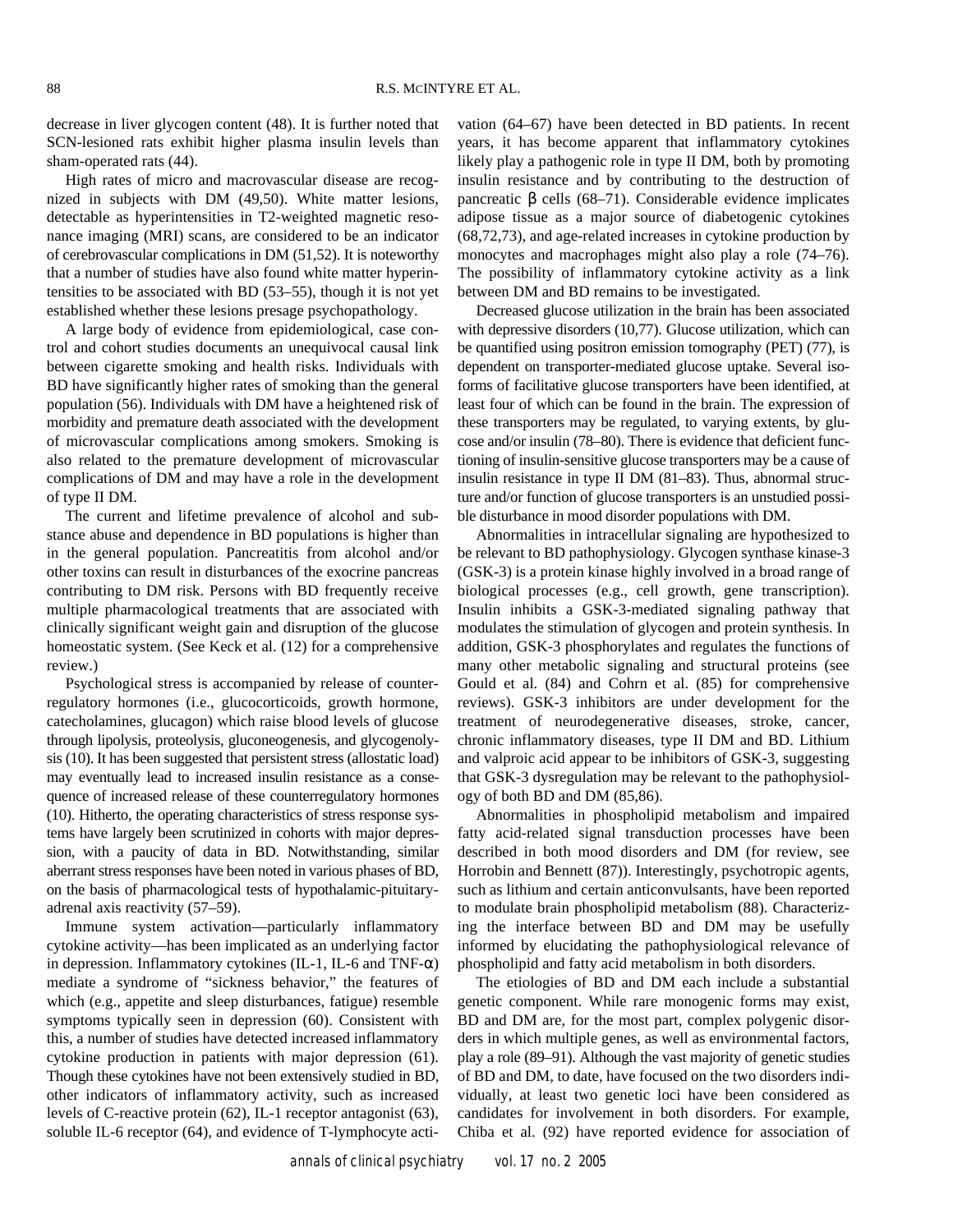insulin resistance and depression to a polymorphism in the tyrosine hydroxylase gene, which is closely linked to the insulin gene. Notably, some (but not all) studies have provided evidence for the involvement of this locus in susceptibility to BD (90,91). Another gene considered to be a potential common susceptibility factor for BD and DM is the Wolfram syndrome gene (WFS1). Wolfram syndrome is a rare monogenic syndrome caused by loss-of-function mutations in WFS1 (93). The clinical spectrum of Wolfram syndrome includes DM (89), and this syndrome is often associated with psychiatric illness (94). These observations have prompted investigators to search for other, less deleterious variants of WFS1 that might influence susceptibility to both DM and psychiatric disorders, including BD, in the general population (93,95). These efforts have led to the identification of a number of WFS1 gene variants, however evidence for association of any particular variant with both DM and BD has not yet been found.

Both BD and DM are diseases heterogenous in pathophysiology and etiology. Several genetic, molecular, cellular, physiological, and behavioral variables common to both disorders may explain the frequent of co-occurrence of both conditions.

## *Bipolar Disorder and Diabetes Mellitus: Clinical Implications*

A comprehensive evaluation of patients with BD should include an assessment of medical and behavioral factors associated with obesity and DM. All patients should be screened for exercise habits, eating patterns, comorbid binge eating disorder, bulimia nervosa, caffeine dependence, smoking and thyroid dysfunction. Furthermore, patients should have baseline weight and BMI measured; although waist-to-hip ratio is an optional measure, it is a reliable proxy of visceral adipose tissue. Baseline blood work should include a screen for DM, which includes measures of fasting blood glucose and lipid fractionation (Tables 2 and 3).

The metabolic syndrome has been described as the simultaneous presence of truncal obesity, dyslipidemia, disturbed insulin and glucose metabolism, and hypertension. Not all persons manifest the full spectrum of this syndrome, with subsyndromal variants frequently encountered. The metabolic syndrome is a risk factor for type II DM and coronary artery disease; it is apparent that patients with BD (and schizophrenia) cluster several dimensions of this syndrome. Clinicians should routinely screen for this syndrome in all patients with BD, at the time of diagnosis, and periodically with ongoing care (96,97).

The diagnosis and treatment of BD patients with DM should include care from a multidisciplinary coordinated team. In patients with pre-DM (impaired fasting glucose/impaired glucose tolerance) lifestyle modification is strongly recommended (Table 3) (98).

Gestational diabetes mellitus (GDM) complicates approximately 4% of all pregnancies in the United States. The puerperium is an at risk period for affective instability in BD populations (99,100). It is not known if mood disorder during pregnancy is

**Table 2** Criteria for the Diagnosis of DM

| Normoglycemia        | IFG or IGT                             | <b>Diabetes</b>                                                               |
|----------------------|----------------------------------------|-------------------------------------------------------------------------------|
| $FPG < 100$ mg/dl    | FPG $\geq$ 100 and <126 mg/dl (IFG)    | $FPG \ge 126$ mg/dl                                                           |
| 2-h PG $<$ 140 mg/dl | 2-h PG $\geq$ 140 and <200 mg/dl (IGT) | 2-h $PG \ge 200$ mg/dl                                                        |
|                      |                                        | Symptoms of diabetes and casual plasma glucose concentration $\geq 200$ mg/dl |

From ADA Position Statement 2004 (98)

#### **Table 3** Criteria for Testing for DM in Asymptomatic Adult Individuals

1. Testing for diabetes should be considered in all individuals at age 45 years and above, particularly in those with a BMI 25 kg/m<sup>2\*</sup>, and, if normal, should be repeated at 3-year intervals.

2. Testing should be considered at a younger age or be carried out more frequently in individuals who are overweight (BMI 25 kg/m<sup>2\*</sup>) and have additional risk factors:

- are habitually physically inactive
- have a first-degree relative with diabetes
- are members of a high-risk ethnic population (e.g., African American, Latino, Native American, Asian American, Pacific Islander)
- have delivered a baby weighing >9 lb or have been diagnosed with GDM
- are hypertensive (140/90 mmHg)
- have an HDL cholesterol level 35 mg/dl (0.90 mmol/l) and/or a triglyceride level 250 mg/dl (2.82 mmol/l)
- have PCOS
- on previous testing, had IGT or IFG
- have other clinical conditions associated with insulin resistance (e.g., PCOS or acanthosis nigricans)
- have a history of vascular disease

\* May not be correct for all ethnic groups. PCOS, polycystic ovary syndrome. From ADA Position Statement 2004 (98)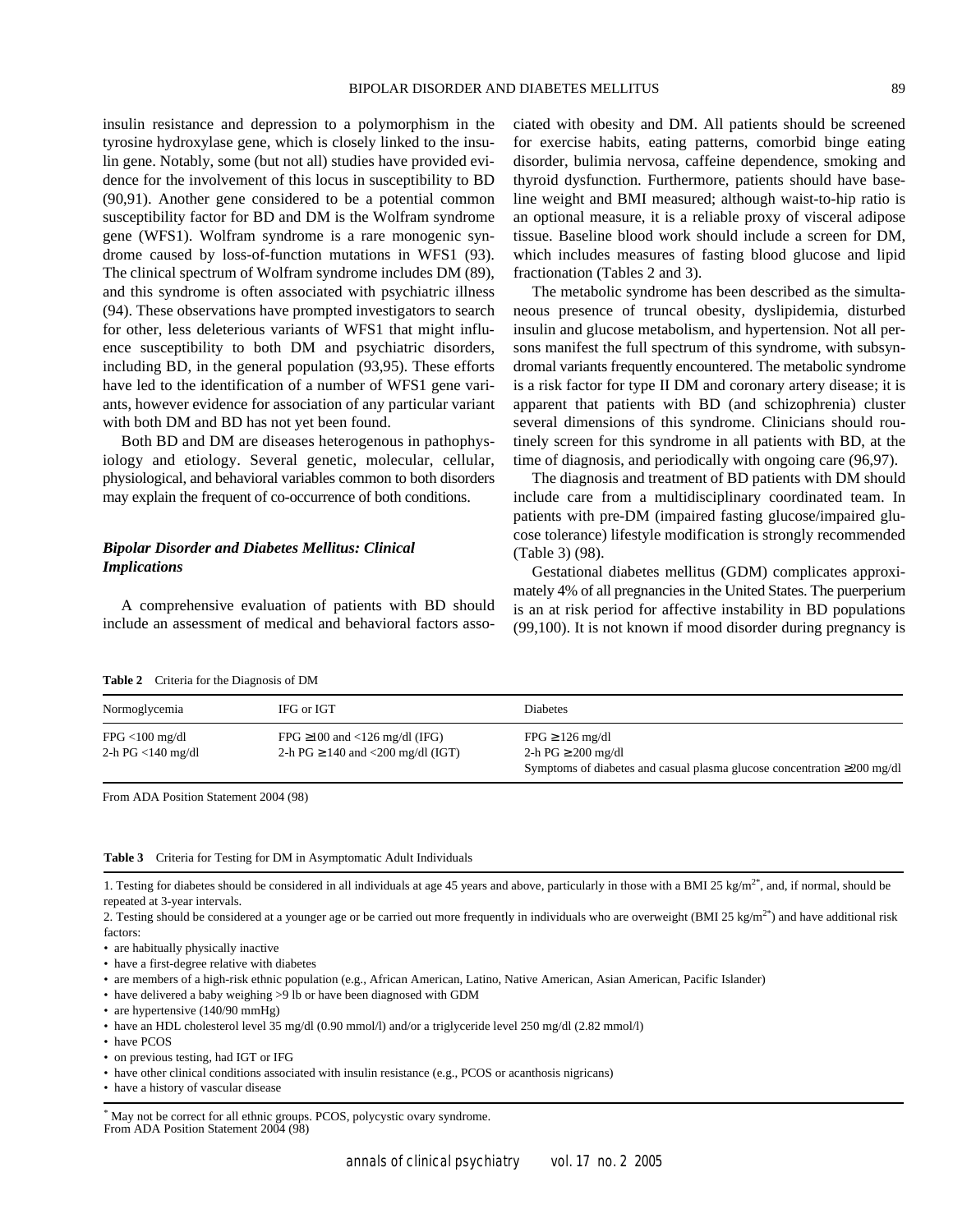an additional vulnerability factor for GDM. The mental health care professional should be familiar with the American Diabetes Association (ADA) Position Statement in these high-risk individuals (98).

The ADA guidelines on the treatment of DM recommend that high risk patients be screened earlier and monitored more frequently (98). The basic principles of managing DM in BD are not dissimilar from non-psychiatrically affected diabetic patients. Unique, however, to this patient population, is their vulnerability to depression (which may be associated with poor DM care compliance), propensity for impulsivity and suicidal behavior, comorbidity with alcohol and substance use disorders, higher prevalence of cardiovascular disease and smoking, frequent overeating and inactivity, and exposure to weight-gain promoting psychotropic agents.

#### *CONCLUSION*

Bipolar disorder and DM are prevalent, disabling, and highly co-occurring diseases. Extant data do not permit definitive conclusions regarding the hazard rate of DM in BD populations. Taken together, a testable hypothesis is that DM is more prevalent in some subpopulations of BD. Future investigations should attempt to elucidate the hazard risk in wellcharacterized, newly-diagnosed BD populations. It would be further interesting to parse out shared pathophysiology between the two disorders. There is tremendous need for treatment studies which could inform practitioners on the safe and effective therapeutic avenues to implement in patients comorbid with BD and DM. In the interim, practitioners should familiarize themselves with the ADA physician statement on screening and treating DM (9,98).

#### *REFERENCES*

- 1. Akiskal HS, Bourgeois ML, Angst, J, Post R, Moller, H, and Hirschfeld R: Re-Evaluating the prevalence of and diagnostic composition within the broad clinical spectrum of bipolar disorders. *J Affect. Disord.* 2000; 59 Suppl 1:S5–S30
- 2. Judd LL and Akiskal HS: The prevalence and disability of bipolar spectrum disorders in the US population: Re-analysis of the ECA database taking into account subthreshold cases. *J. Affect. Disord.* 2003; 73(1–2):123–131
- 3. Tohen M, Strakowski SM, Zarate C Jr., Hennen J, Stoll A.L, Suppes T, Faedda GL, Cohen BM, Gebre-Medhin P, and Cohen BM :Two-year syndromal and functional recovery in 219 cases of first-episode major affective disorder with psychotic features. *Am. J. Psychiatry* 2000; 157(2):220–228
- 4. Wyatt RJ and Henter I: An economic evaluation of manic-depressive illness—1991. *Soc. Psychiatry. Psychiatr. Epidemiol.* 1995; 30(5):213–219
- 5. Murray, CJ and Lopez AD :Global mortality, disability, and the contribution of risk factors: global burden of disease study. *Lancet* 5-17-1997; 349(9063):1436–1442
- 6. Rucci P, Frank E, Kostelnik B, Fagiolini A, Mallinger AG, Swartz HA, Thase ME, Siegel L, Wilson D, and Kupfer DJ, Suicide attempts in patients with bipolar I disorder during acute and maintenance phases of intensive treatment with pharmacotherapy and adjunctive psychotherapy. *Am. J. Psychiatry* 2002; 159(7): 1160–1164
- 7. Peele, PB, Xu Y, and Kupfer DJ :Insurance expenditures on bipolar disorder: clinical and parity implications. *Am. J. Psychiatry* 2003; 160(7):1286–1290
- 8. Osby U Brandt L, Correia N, Ekbom A, and Sparen P :Excess mortality in bipolar and unipolar disorder in Sweden. *Arch. Gen. Psychiatry* 2001; 58(9):844–850
- 9. American Diabetes Association: Diagnosis and classification of diabetes mellitus. *Diabetes Care* 2004; 27 Suppl 1:S5–S10
- 10. Musselman DL, Betan E, Larsen H, and Phillips LS: Relationship of depression to diabetes types 1 and 2: epidemiology, biology, and treatment. *Biol. Psychiatry* 8-1-2003; 54(3):317–329
- 11. Angst F, Stassen HH, Clayton PJ., and Angst J :Mortality of Patients with mood disorders: follow-up over 34–38 Years. *J. Affect. Disord.* 2002; 68(2-3):167–181
- 12. Keck PE, Buse JB, Dagogo-Jack S, D'Alessio DA, Daniels SR, McElroy SL, McIntyre RS, Sernyak MJ, Wirshing DA, and Wirshing, WC. Metabolic disease and severe mental illness. Postgraduate Medicine Special Report 2003
- 13. Mukherjee S, Decina P, Bocola V, Saraceni F, and Scapicchio PL: Diabetes mellitus in schizophrenic patients. *Compr. Psychiatry* 1996; 37(1):68–73
- 14. Goodnick PJ :Use of antidepressants in treatment of comorbid diabetes mellitus and depression as well as in diabetic neuropathy. *Ann. Clin. Psychiatry* 2001; 13(1):31–41
- 15. Kooy FH :Hyperglycemia in mental disorders. *Brain* 1919; 42:214–289
- 16. Braceland FJ, Meduna, LJ, and Vaichulis, JA: Delayed action of insulin in schizophrenia. *Am. J. Psychiatry* 1945; 102:108–110
- 17. Mukherjee S, Schnur DB, and Reddy, R: Family history of type 2 diabetes in schizophrenic patients. *Lancet* 3-4-1989;1(8636):495
- 18. Okamura F, Tashiro A, Utumi A, Imai T, Suchi T, Tamura D, Sato Y, Suzuki S, and Hongo M: Insulin resistance in patients with depression and its changes during the clinical course of depression: minimal model analysis. *Metabolism* 2000; 49(10):1255–1260
- 19. McIntyre RS, Mancini DA, and Basile VS: Mechanisms of antipsychotic-induced weight gain. *J. Clin. Psychiatry* 2001; 62(Suppl 23):23–29
- 20. Haupt DW. and Newcomer JW: Abnormalities in glucose regulation associated with mental illness and treatment. *J. Psychosom. Res.* 2002; 53(4):925–933
- 21. Newcomer JW, Haupt DW, Fucetola R, Melson, AK, Schweiger JA, Cooper BP, and Selke G: Abnormalities in glucose regulation during antipsychotic treatment of schizophrenia. *Arch. Gen. Psychiatry* 2002; 59(4):337–345
- 22. Shiloah E, Witz S, Abramovitch Y, Cohen O, Buchs A, Ramot Y, Weiss M, Unger A, and Rapoport MJ: Effect of acute psychotic stress in nondiabetic subjects on beta-cell function and insulin sensitivity. *Diabetes Care* 2003; 26(5):1462–1467
- 23. Ryan MC, Collins P, and Thakore JH: Impaired fasting glucose tolerance in first-episode, drug-naive patients with schizophrenia. *Am. J. Psychiatry* 2003; 160(2):284–289
- 24. Rasgon N and Jarvik L: Insulin resistance, affective disorders, and Alzheimer's disease: review and hypothesis. *J Gerontol. A Biol. Sci. Med Sci.* 2004; 59(2):178–183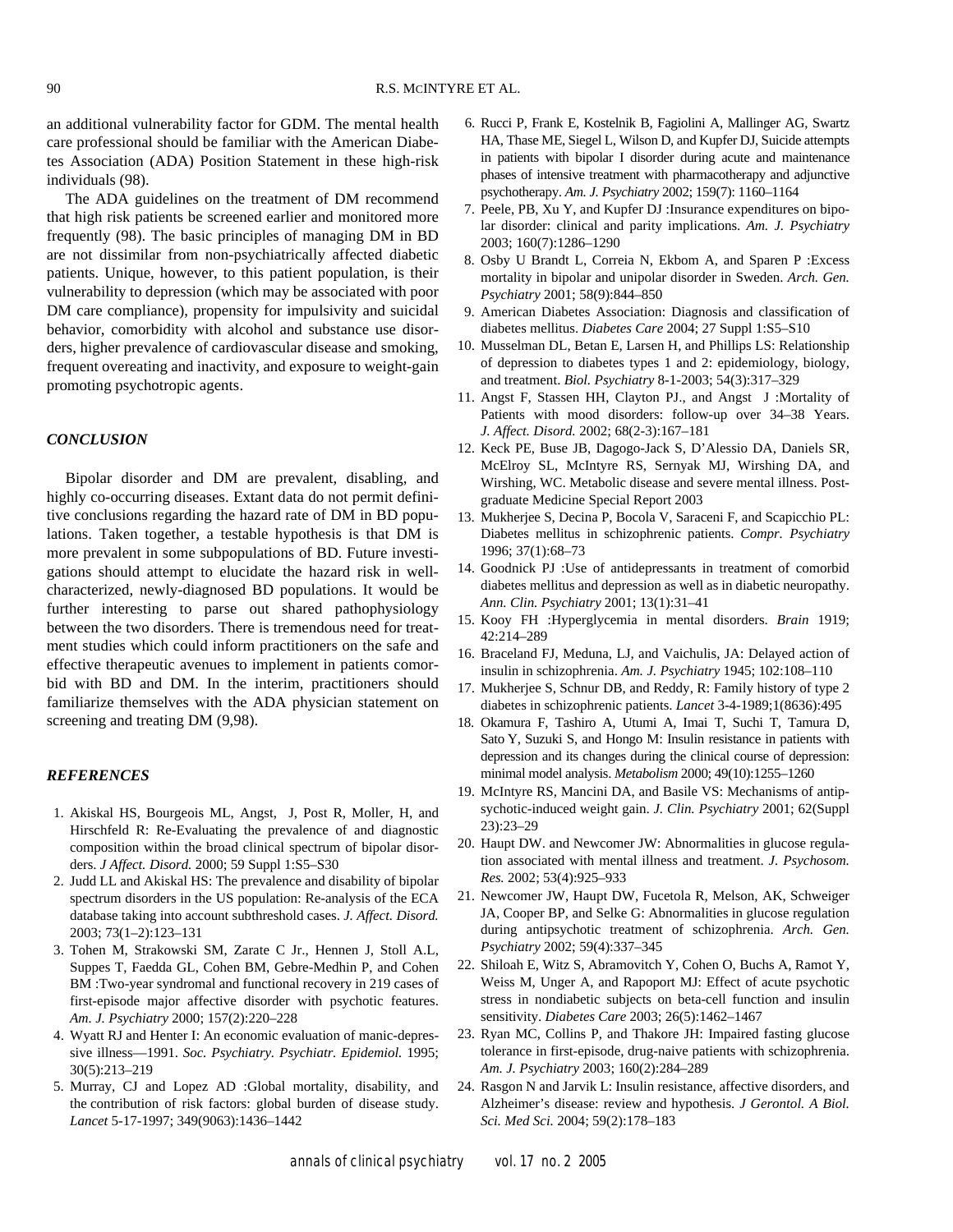- 25. Bushe C and Holt R: Prevalence of diabetes and impaired glucose tolerance in patients with schizophrenia. *Br. J. Psychiatry* Suppl 2004; 47:S67–S71
- 26. Gildea EF, McLean VL, and Man, EB: Oral and intravenous dextrose tolerance curves of patients with manic-depressive psychosis. *Arch. Neurol. Psychiat.* 1943; 49:852–859
- 27. Van der Velde CD and Gordon MW: manic-depressive illness, diabetes mellitus, and lithium carbonate. *Arch. Gen. Psychiatry* 1969; 21:478–485
- 28. Lilliker SL: Prevalence of diabetes in a manic-depressive population. *Compr. Psychiatry* 1980; 21(4):270–275
- 29. Lustman PJ, Griffith LS, Clouse RE, and Cryer PE: Psychiatric illness in diabetes mellitus. Relationship to symptoms and glucose control. *J Nerv. Ment. Dis.* 1986; 174(12):736–742
- 30. Cassidy F, Ahearn E, and Carroll BJ: Elevated frequency of diabetes mellitus in hospitalized manic-depressive patients. *Am. J. Psychiatry* 1999; 156(9):1417–1420
- 31. Newcomer JW, Craft S, Fucetola R, Moldin SO, Selke G, Paras L, and Miller R: Glucose-induced increase in memory performance in patients with schizophrenia. *Schizophr. Bull.* 1999; 25(2):321–335
- 32. Regenold WT, Kling MA, and Hauser P: Elevated sorbitol concentration in the cerebrospinal fluid of patients with mood disorders. *Psychoneuroendocrinology* 2000; 25(6):593–606
- 33. Hale PJ, Nattrass M, Silverman, SH, Sennit C, Perkins CM, Uden A, and Sundkvist G: Peripheral nerve concentrations of glucose, fructose, sorbitol and myoinositol in diabetic and non-diabetic patients. *Diabetologia* 1987; 30(7):464–467
- 34. Regenold WT, Thapar RK, Marano C, Gavirneni S, and Kondapavuluru PV: Increased prevalence of type 2 diabetes mellitus among psychiatric inpatients with bipolar I affective and schizoaffective disorders independent of psychotropic drug use. *J. Affect. Disord.* 2002; 70(1):19–26
- 35. Ruzickova M, Slaney C, Garnham J, and Alda M: Clinical features of bipolar disorder with and without comorbid diabetes mellitus. *Can. J. Psychiatry* 2003; 48(7):458–461
- 36. Kessing LV, Nilsson FM, Siersma V, and Andersen PK: Increased risk of developing diabetes in depressive and bipolar disorders? *J. Psychiatr. Res.* 2004; 38(4):395–402
- 37. Nilsson FM, Kessing LV, and Bolwig TG: Increased risk of developing Parkinson's Disease for patients with major affective disorder: a register study. *Acta Psychiatr. Scand.* 2001; 104(5):380–386
- 38. Kessing LV and Nilsson FM: Increased risk of developing dementia in patients with major affective disorders compared to patients with other medical illnesses. *J Affect. Disord.* 2003; 73(3):261–269
- 39. Silveri F, Brecciaroli D, Argentati F, and Cervini C: Serum levels of insulin in overweight patients with osteoarthritis of the knee. *J Rheumatol.* 1994; 21(10):1899–1902
- 40. Sturmer T, Brenner H, Brenner RE, and Gunther KP: Non-insulin dependent diabetes mellitus (NIDDM) and patterns of osteoarthritis. The Ulm Osteoarthritis Study. *Scand. J. Rheumatol.* 2001; 30(3):169–171
- 41. Dessein PH, Stanwix AE, and Joffe BI: Cardiovascular risk in rheumatoid arthritis versus osteoarthritis: Acute phase response related decreased insulin sensitivity and high-density lipoprotein cholesterol as well as clustering of metabolic syndrome features in rheumatoid arthritis. *Arthritis Res.* 2002; 4(5):R5
- 42. Elmslie JL, Silverstone JT, Mann JI, Williams SM, and Romans SE: Prevalence of overweight and obesity in bipolar patients. *J. Clin. Psychiatry* 2000; 61(3):179–184
- 43. McElroy SL, Kotwal R, Malhotra S, Nelson EB, Keck PE, and Nemeroff, CB: Are mood disorders and obesity related? A review for the mental health professional. *J. Clin. Psychiatry* 2004; 65(5):634–651
- 44. Yamamoto H, Nagai K, and Nakagawa H: Additional evidence that the suprachiasmatic nucleus is the center for regulation of insulin secretion and glucose homeostasis. *Brain Res.* 6-25-1984; 304(2):237–241
- 45. Ibuka N and Kawamura H: Loss of circadian rhythm in sleepwakefulness cycle in the rat by suprachiasmatic nucleus lesions. *Brain Res.* 1975; 96(1):76–81
- 46. Reppert SM and Weaver DR: Coordination of circadian timing in mammals. *Nature* 8-29-2002; 418(6901):935–941
- 47. Berson DM: Strange vision: Ganglion cells as circadian photoreceptors. *Trends Neurosci.* 2003; 26(6):314–320
- 48. Nagai K, Fujii T, Inoue S, Takamura Y, and Nakagawa H: Electrical stimulation of the suprachiasmatic nucleus of the hypothalamus causes hyperglycemia. *Horm. Metab Res* 1988; 20(1):37–39
- 49. Creager MA, Luscher TF, Cosentino F, and Beckman JA: Diabetes and vascular disease: pathophysiology, clinical consequences, and medical therapy: Part I. *Circulation* 9-23-2003; 108(12):1527–1532
- 50. Luscher TF, Creager MA, Beckman JA, and Cosentino F: Diabetes and vascular disease: pathophysiology, clinical consequences, and medical therapy: Part II. *Circulation* 9-30-2003; 108(13):1655–1661
- 51. Ferguson SC, Blane A, Perros P, McCrimmon RJ, Best JJ, Wardlaw J, Deary IJ, and Frier BM: Cognitive ability and brain structure in type 1 diabetes: relation to microangiopathy and preceding severe hypoglycemia. *Diabetes* 2003; 52(1):149–156
- 52. Brands AM, Kessels RP, de Haan EH, Kappelle LJ, and Biessels GJ: Cerebral dysfunction in type 1 diabetes: effects of insulin, vascular risk factors and blood-glucose levels. *Eur. J. Pharmacol.* 4-19-2004; 490(1–3):159–168
- 53. Ahearn EP, Steffens DC, Cassidy F, Van Meter SA, Provenzale JM, Seldin MF, Weisler RH, and Krishnan KR: Familial Leukoencephalopathy in bipolar disorder. *Am. J. Psychiatry* 1998; 155(11):1605–1607
- 54. Bearden CE, Hoffman KM, and Cannon TD: The neuropsychology and neuroanatomy of bipolar affective disorder: a critical review. *Bipolar. Disord.* 2001; 3(3):106–150
- 55. Moore PB, Shepherd DJ, Eccleston D, Macmillan IC, Goswami U, McAllister VL, and Ferrier IN: Cerebral white matter lesions in bipolar affective disorder: relationship to outcome. *Br. J. Psychiatry* 2001; 178:172–176
- 56. Ziedonis D, Williams JM, and Smelson D: Serious mental illness and tobacco addiction: a model program to address this common but neglected issue. *Am. J Med Sci.* 2003; 326(4):223–230
- 57. Watson S, Gallagher P, Ritchie JC, Ferrier IN, and Young AH: Hypothalamic-pituitary-adrenal axis function in patients with bipolar disorder. *Br. J. Psychiatry* 2004; 184:496–502
- 58. Rybakowski JK. and Twardowska K: The dexamethasone/corticotropin-releasing hormone test in depression in bipolar and unipolar affective illness. *J. Psychiatr. Res.* 1999; 33(5):363–370
- 59. Schmider J, Lammers CH, Gotthardt U, Dettling M, Holsboer F, and Heuser IJ: Combined dexamethasone/corticotropin-releasing hormone test in acute and remitted manic patients, in acute depression, and in normal controls: I. *Biol. Psychiatry* 12-15-1995; 38(12):797–802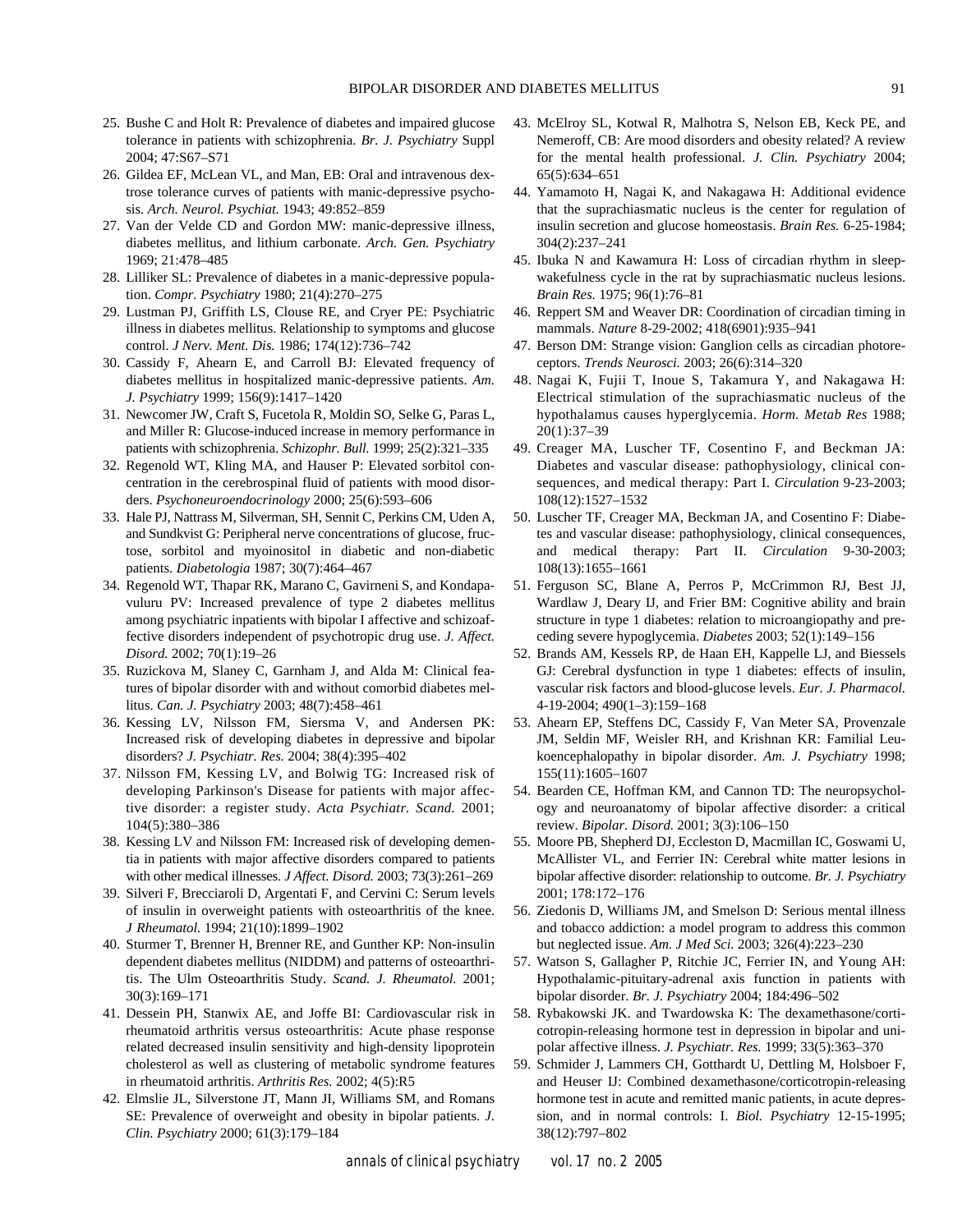- 60. Dantzer R: Cytokine-induced sickness behavior: where do we stand? *Brain Behav. Immun.* 2001; 15(1):7–24
- 61. Kronfol Z: Immune dysregulation in major depression: a critical review of existing evidence. *Int. J. Neuropsychopharmacol.* 2002; 5(4):333–343
- 62. Hornig M, Goodman DB, Kamoun M, and Amsterdam JD: Positive and negative acute phase proteins in affective subtypes. *J Affect. Disord.* 1998; 49(1):9–18
- 63. Liu HC, Yang YY, Chou YM, Chen KP, Shen WW, and Leu SJ: Immunologic variables in acute mania of bipolar disorder. *J. Neuroimmunol.* 2004; 150(1-2):116–122
- 64. Maes M, Bosmans E, Calabrese J, Smith R, and Meltzer HY: Interleukin-2 and interleukin-6 in schizophrenia and mania: effects of neuroleptics and mood stabilizers. *J. Psychiatr. Res.* 1995; 29(2):141–152
- 65. Tsai SY, Chen KP, Yang YY, Chen CC, Lee JC, Singh VK, and Leu SJ: Activation of indices of cell-mediated immunity in bipolar mania. *Biol. Psychiatry* 4-15-1999; 45(8):989–994
- 66. Tsai SY, Yang YY, Kuo CJ, Chen CC, and Leu SJ: Effects of symptomatic severity on elevation of plasma soluble interleukin-2 receptor in bipolar mania. *J Affect. Disord.* 2001; 64(2-3): 185–193
- 67. Breunis MN, Kupka RW, Nolen WA, Suppes T, Denicoff KD, Leverich GS, Post RM, and Drexhage HA: High numbers of circulating activated T cells and raised levels of serum IL-2 receptor in bipolar disorder. *Biol. Psychiatry* 1-15-2003; 53(2):157–165
- 68. Greenberg AS and McDaniel ML: Identifying the links between obesity, insulin resistance and beta-cell function: potential role of adipocyte-derived cytokines in the pathogenesis of type 2 diabetes. *European Journal of Clinical Investigation* 2002; 32(Suppl. 3): 24–34
- 69. Grimble RF: Inflammatory status and insulin resistance. *Curr. Opin. Clin. Nutr. Metab Care* 2002; 5(5):551–559
- 70. Pickup JC and Crook MA: Is type II diabetes mellitus a disease of the innate immune system? *Diabetologia* 1998; 41(10): 1241–1248
- 71. Donath MY, Storling J, Maedler K, and Mandrup-Poulsen T: Inflammatory mediators and islet beta-cell failure: a link between type 1 and type 2 diabetes. *J. Mol. Med.* 2003; 81(8):455–470
- 72. Bastard JP, Maachi M, Van Nhieu JT, Jardel C, Bruckert E, Grimaldi A, Robert JJ, Capeau J, and Hainque B: Adipose tissue IL-6 content correlates with resistance to insulin activation of glucose uptake both in vivo and in vitro. *J. Clin. Endocrinol. Metab* 2002; 87(5):2084–2089
- 73. Kern PA, Ranganathan S, Li C, Wood L, and Ranganathan G: Adipose tissue tumor necrosis factor and interleukin-6 expression in human obesity and insulin resistance. *Am. J. Physiol Endocrinol. Metab* 2001; 280(5):E745–E751
- 74. Sadeghi HM, Schnelle JF, Thoma JK, Nishanian P, and Fahey JL: Phenotypic and functional characteristics of circulating monocytes of elderly persons. *Exp. Gerontol.* 1999; 34(8):959–970
- 75. Franceschi C, Bonafe M, Valensin S, Olivieri F, De Luca M, Ottaviani E, and De Benedictis G: Inflamm-aging. An evolutionary perspective on immunosenescence. *Ann. N. Y. Acad. Sci.* 2000; 908:244–254
- 76. Paolisso G, Rizzo MR, Mazziotti G, Tagliamonte MR, Gambardella A, Rotondi M, Carella C, Giugliano D, Varricchio M, and D'Onofrio F: Advancing age and insulin resistance: role of plasma tumor necrosis factor-alpha. *Am. J. Physiol* 1998; 275(2 Pt 1):E294–E299
- 77. Stoll AL, Renshaw PF, Yurgelun-Todd DA, and Cohen BM: Neuroimaging in bipolar disorder: What have we learned? *Biol. Psychiatry* 9-15-2000; 48(6):505–517
- 78. Duelli R and Kuschinsky W: Brain glucose transporters: relationship to local energy demand. *News Physiol Sci.* 2001; 16:71–76
- 79. McEwen BS, Magarinos AM, and Reagan LP: Studies of hormone action in the hippocampal formation: possible relevance to depression and diabetes. *J. Psychosom. Res.* 2002; 53(4):883–890
- 80. Wood IS and Trayhurn P: Glucose transporters (GLUT and SGLT): expanded families of sugar transport proteins. *Br. J. Nutr.* 2003; 89(1):3–9
- 81. Garvey WT, Maianu L, Zhu JH, Brechtel-Hook G, Wallace P, and Baron AD: Evidence for defects in the trafficking and translocation of GLUT4 glucose transporters in skeletal muscle as a cause of human insulin resistance. *J. Clin. Invest* 6-1-1998; 101(11):2377–2386
- 82. Cline GW, Petersen KF, Krssak M, Shen J, Hundal RS, Trajanoski Z, Inzucchi S, Dresner A, Rothman DL, and Shulman GI: Impaired glucose transport as a cause of decreased insulin-stimulated muscle glycogen synthesis in type 2 diabetes. *N. Engl. J. Med.* 7-22-1999; 341(4):240–246
- 83. Shepherd PR and Kahn BB: Glucose transporters and insulin action--implications for insulin resistance and diabetes mellitus. *N .Engl. J. Med.* 7-22-1999; 341(4):248–257
- 84. Gould TD, Zarate CA, and Manji HK: Glycogen synthase kinase-3: a target for novel bipolar disorder treatments. *J. Clin. Psychiatry* 2004; 65(1):10–21
- 85. Cohrn P. and Frame S: The renaissance of GSK3. *Nat Rev Mol Cell Biol* 2001; 2(10):769–776
- 86. Lenox RH, Gould TD, and Manji HK: Endophenotypes in bipolar disorder. *Am. J Med. Genet.* 5-8-2002; 114(4):391–406
- 87. Horrobin DF and Bennett CN: Depression and bipolar disorder: relationships to impaired fatty acid and phospholipid metabolism and to diabetes, cardiovascular disease, immunological abnormalities, cancer, ageing and osteoporosis. Possible candidate genes. *Prostaglandins Leukot. Essent. Fatty Acids* 1999; 60(4): 217–234
- 88. Rapoport SI and Bosetti F: Do lithium and anticonvulsants target the brain arachidonic acid cascade in bipolar disorder? *Arch. Gen. Psychiatry* 2002; 59(7):592–596
- 89. Florez JC, Hirschhorn J, and Altshuler D: The inherited basis of diabetes mellitus: implications for the genetic analysis of complex traits. *Annu. Rev. Genomics Hum. Genet.* 2003; 4:257–291
- 90. Baron M: Manic-depression genes and the new millennium: poised for discovery. *Mol. Psychiatry* 2002; 7(4):342–358
- 91. Craddock N, Dave S, and Greening J: Association studies of bipolar disorder. *Bipolar. Disord.* 2001; 3(6):284–298
- 92. Chiba M, Suzuki S, Hinokio Y, Hirai M, Satoh Y, Tashiro A, Utsumi A, Awata T, Hongo M, and Toyota T: Tyrosine hydroxylase gene microsatellite polymorphism associated with insulin resistance in depressive disorder. *Metabolism* 2000; 49(9):1145–1149
- 93. Cryns K, Sivakumaran TA, Van den Ouweland JM, Pennings, RJ, Cremers CW, Flothmann K, Young TL, Smith RJ, Lesperance MM, and Van Camp G: Mutational spectrum of the WFS1 gene in Wolfram syndrome, nonsyndromic hearing impairment, diabetes mellitus, and psychiatric disease. *Hum. Mutat.* 2003; 22(4):275–287
- 94. Swift M and Swift RG: Psychiatric disorders and mutations at the Wolfram syndrome locus. *Biol. Psychiatry* 5-1-2000; 47(9):787–793